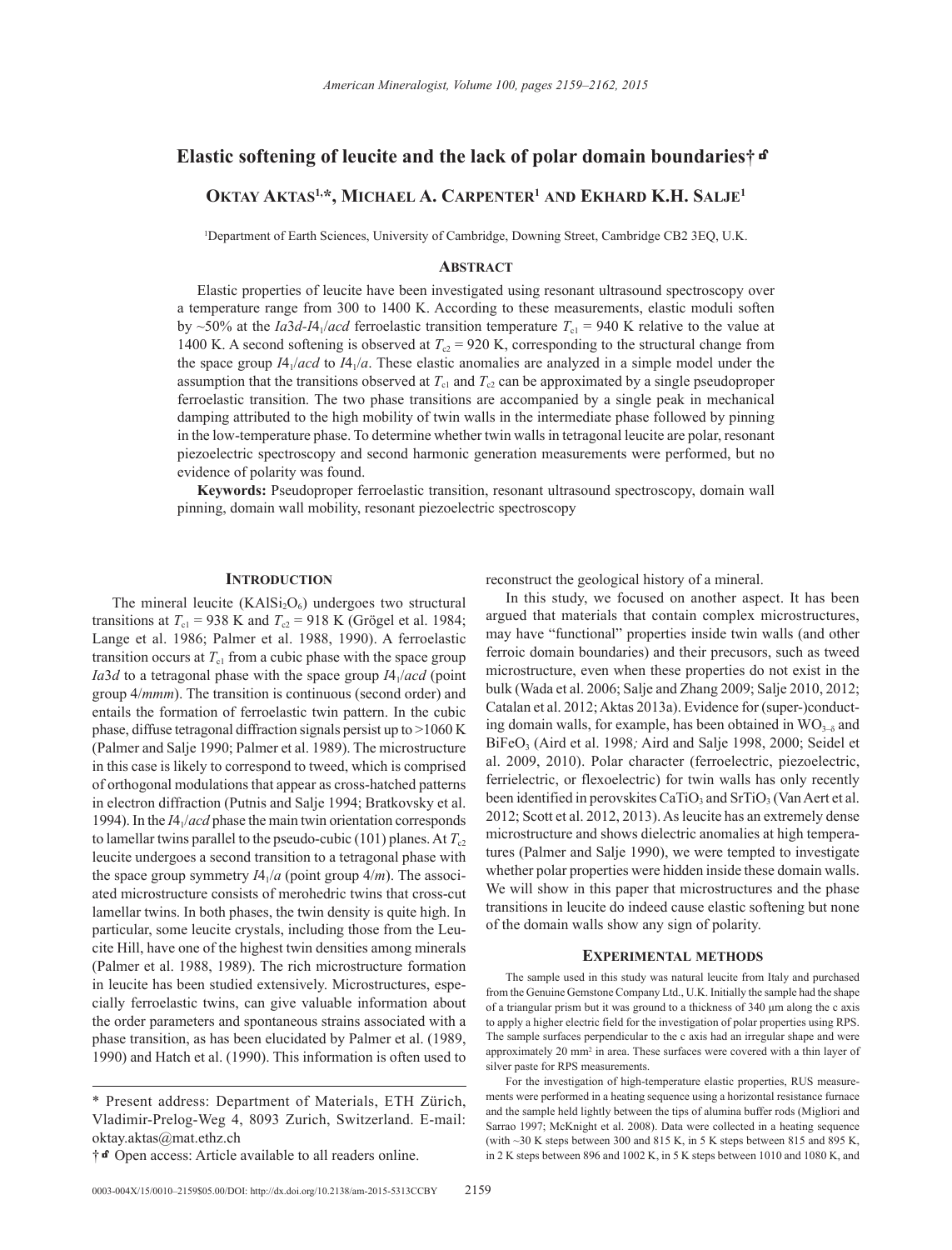in 20 K steps between 1090 and 1390 K. Elastic resonances were excited mechanically by applying 10 V across a piezoelectric transducer glued to the end of one of the buffer rods outside the furnace. A second transducer attached to the end of the other rod outside the furnace served as a detector. Each spectrum contained 50000 data points over a frequency range from 150 to 1200 kHz. A 20 min settle time was allowed for thermal equilibration prior to the collection of each spectrum.

RUS data were analyzed using the software package IGOR PRO (Wavementrics). The peak frequency, *f*, and full-width at half maximum, Δ*f*, associated with each mechanical resonance mode were determined by a fit of the data to an asymmetric Lorentzian function.

To detect possible polar correlations in the ferroelastic twin walls of leucite we used resonant piezoelectric spectroscopy (RPS) (Salje et al. 2013), which is the electrical analog of RUS. Instead of using a piezoelectric transducer, as in the case of RUS, elastic resonances of a sample are excited by the application of an alternating electric field across the sample. RPS signals are observed if the sample is locally or macroscopically piezoelectric. This means that even weak local polar correlations in twin walls (Salje et al. 2013) or other nanoscale microstructures, such as tweed, (Aktas et al. 2013) can be detected.

After RUS measurements, the sample was cooled down to room temperature, and RPS spectra were collected in a heating sequence between 300 and 1000 K with 50 K steps, except for the intermediate phase (between 920 and 940 K) where two spectra were collected. For these measurements, 20 V was applied across the large surfaces of the sample to collect 50000 data points in the same frequency range as in RUS measurements.

Second harmonic generation (SHG) measurements were also performed on leucite (Fiebig et al. 2005). In SHG, two photons with the same frequency generate a photon with twice the frequency in a nonlinear medium. This phenomenon only occurs in the absence of spatial inversion symmetry. Therefore SHG microscopy and spectroscopy have been a common technique to investigate polar properties of materials both at macro- and micro-scales (Fiebig et al. 2005; Pugachev et al. 2012; Yokota et al. 2014). For the measurements on leucite, the wavelength of the incident beam was varied to scan both the vicinity of the optical band gap of leucite (~300 nm) and the infrared regime (600–1200 nm) for SHG response.

#### **Results and discussion**

RUS spectra of leucite between 290 and 1400 K are shown in Figure 1. Two characteristic temperature dependencies can be seen. Resonance peaks that shift slightly to higher frequencies



**Figure 1.** Resonant ultrasound spectra of leucite collected between 300 and 1400 K. Spectra were offset in proportion to the temperature at which they were collected and the right axis was labeled as temperature. Spectra shown in dark gray were collected at the *Ia*3*d*-*I*41/*acd* and *I*41/*acd*-*I*41/*a* transition temperatures  $T_{c1} = 940$  K and  $T_{c2} = 920$  K.

with decreasing temperature are due to the alumina buffer rods and do not represent the elastic properties of leucite. Resonance peaks related to the phase transitions in leucite show peak frequencies that decrease as the temperature is reduced to the cubicto-tetragonal transition at  $T_{c1}$  = 940 K. The spectra collected at  $T_{c1}$  = 940 K and that for  $T_{c2}$  = 920 K are shown in dark gray.

In Figure 2, the squared frequencies (large, filled circles) of two low-frequency modes (between 150 and 300 kHz) are plotted as a function of temperature. The squared frequency of a resonance is proportional to the elastic modulus associated with that mode (Migliori and Sarrao 1997). Thus, the dips observed in the temperature evolution of squared frequencies indicate a 50% softening of the effective elastic moduli at  $T_{c1}$  relative to values obtained at 1400 K. As seen in the inset of Figure 1, slight stiffening below  $T_{c1}$  is followed by further softening down to  $T_{c2}$ = 920 K, indicated by arrows.

The structural phase transitions in leucite are clearly identified by their respective mechanical softening of the elastic moduli. The observed softening is accompanied by elastic damping *Q*–1, given by Δ*f*/*f*. These data, plotted in Figure 2 (open circles), correspond to the same resonances whose frequencies are shown in Figure 2. In the cubic phase,  $Q^{-1}$  is small but gradually increases with cooling, and a large damping occurs in the intermediate phase stable between  $T_{c1}$  and  $T_{c2}$ . The singularity in  $Q^{-1}$  that occurs in the intermediate tetragonal phase cannot be related to the coexistence of phases as both phase transitions are continuous with no evidence of first-order character or coexistence of phases. The singularity in  $Q^{-1}$ , however, is most likely to due to highly mobile twin walls in the intermediate phase. The second damping effect relates to the slightly higher damping of the lowtemperature phase compared with the cubic phase. This indicates that some domain walls (and possibly defects) can be moved by the applied stress (Walsh et al. 2006) although the effect is too small to be indicative for the collective movement of large numbers of twin wall in the tetragonal phase. We conclude that twin walls, which are highly mobile in the intermediate phase, become pinned in the low-temperature phase. The temperature



**FIGURE 2.** Temperature evolution of the squared frequencies (large, solid circles) of and mechanical damping (small, open circles) of two elastic resonances.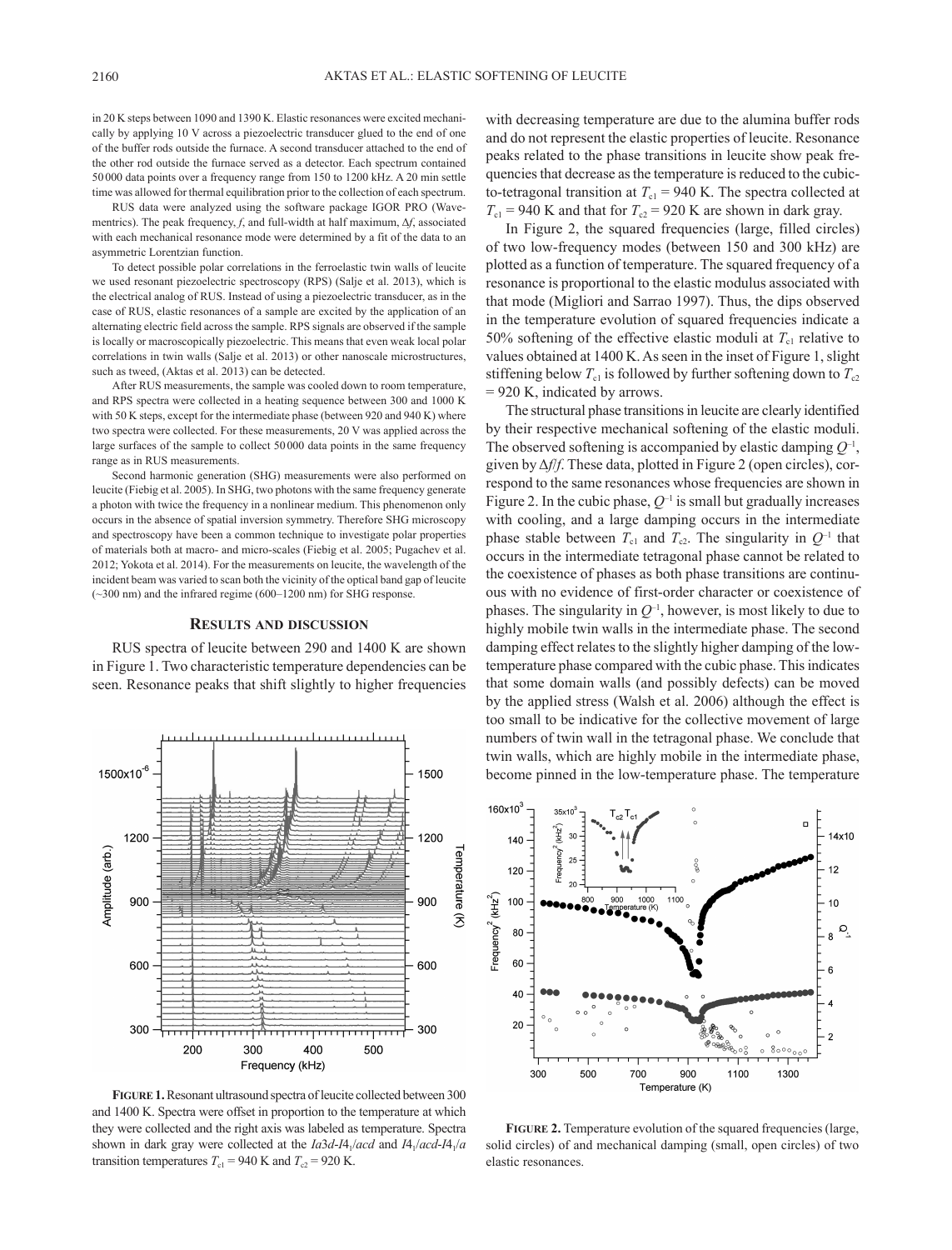evolution of mechanical damping is analogous to the behavior of *I*4*/mcm* and *Pnma* perovskites. The former have highly mobile twin walls and one order parameter and the latter have immobile twin walls and two order parameters (Carpenter and Zhang 2011; Salje et al. 2013*;* Scott et al. 2012).

To determine whether domain walls in RPS are polar, RPS measurements were also performed. However, we did not find any elastic resonance signal so that no polarity is visible in leucite. This indicates either that the polarity is too weak to be seen in RPS or that the dipole moments cannot be switched in weak electric fields. The first interpretation is similar to microstructures in fully isotropic glasses where no RPS signals are seen. The second scenario is observed in CaTiO<sub>3</sub> where the twin boundaries are polar, as seen by transmission electron microscopy (Van Aert et al. 2012), but RPS signals are extremely weak (which will be published elsewhere). In leucite the domain walls are heavily pinned, and no polar switching occurs in the twin wall. To further investigate whether twin walls have polar character SHG measurements were also performed but no evidence of polarity has been observed. The SHG measurements thus confirm that if domain walls in leucite are polar, the polarity is too weak to be detected and much higher pulse and photon energies would be needed.

The elastic softening observed with RUS compares to that measured by dynamical mechanical analysis, which indicates the absence of significant frequency dispersion and domain wall related softening of elastic properties (Walsh et al. 2006). The elastic collapse observed with both techniques is one of the largest seen in any mineral and deserves a little more elaboration. One possible mechanism is the direct coupling of the ferroelastic strain with the structural order parameter (Boysen 1990; Heaney and Veblen 1990; Palmer 1990; Palmer et al. 1989, 1990; Carpenter et al. 1998). Such phase transitions are classified as pseudoproper ferroelastic transitions (Carpenter and Salje 1998) and their temperature evolution of a specific elastic modulus is predicted to follow

$$
C = C_0 \frac{T - T_c}{T - T_o} \tag{1}
$$

where  $C_0$  is the value of the modulus at high temperatures,  $T_c$  is the critical temperatures renormalized as a result of the coupling between the order parameter and asymmetry-breaking strain, and  $T<sub>o</sub>$  is the transition temperature in the absence of coupling. For a cubic-tetragonal transition the relevant shear elastic constant is  $(C_{11} - C_{12})$  and it has been assumed that the resonance peak near 320 kHz at room temperature is determined predominantly by this. Equation 1 describes a nonlinear temperature dependence of *f*<sup>2</sup> for with *T*<sub>c</sub> = 931.5 K and *T*<sub>o</sub> = 949 K for *T* < *T*<sub>c</sub>, and *T*<sub>o</sub> = 916 K for  $T > T_c$ . As shown in Figure 3, this simple model is surprisingly close to the experimental data. The additional modifications are twofold: first the split into two transitions leads to additional softening in the low-temperature phase, which is obvious from the data (Fig. 3). The more fundamental change concerns the cubic high-temperature phase. A uniform structure is expected to follow the model prediction very strictly as observed in other materials (Salje 1993). The observed additional softening of the elastic modulus relative to the model prediction is likely to

FIGURE 3. Comparison of the experimental data (circles) with a simple theoretical curve (continuous line) that combines the two transitions into one pseudoproper ferroelastic transition.

indicate that the phase is not uniform. Taking into account the increasing damping as the temperature is reduced to  $T_{c1}$ , the additional softening can be attributed to dynamic tweed microstructure (Putnis and Salje 1994; Bratkovsky et al. 1994). In the case of  $PbSc_{0.5}Ta_{0.5}O_3$ , for example, 25% softening of the shear modulus is attributed to such microstructure with a temperature dependence following the Vogel-Fulcher relationship (Aktas et al. 2013). The existence of tweed is consistent with the observation of X-ray reflections with tetragonal symmetry (Palmer et al. 1989) and birifrengence (Palmer et al. 1990) observed in the cubic phase. Moreover, DMA measurements performed at ~10 Hz also support this possibility (Walsh et al. 2006).

### **Implications**

The elastic moduli of leucite are reduced by 50% at the *Ia*3*d*-*I*41/*acd* structural transition. These results show no significant frequency dispersion of elastic properties when compared to those obtained using DMA measurements, which found similar softening of the elastic moduli (Walsh et al. 2006). The characteristic signatures of microstructures are also evident in the elastic properties. In particular, twin walls become highly mobile in the intermediate tetragonal *IA*<sub>1</sub>/*acd* phase and then get pinned in the room-temperature *I*41/*a* phase. Although this work does not provide any evidence of polar character in the twin walls, we hope that our work encourages further research to possibly discover such behavior in other minerals. With the recent discoveries of domain boundaries with functional (polar, magnetic, piezoelectric, conducting) properties in minerals and man-made compounds, a new research field, domain boundary engineering, has recently emerged to enable the fabrication of miniature devices using domain boundaries as active elements (Salje and Zhang 2009; Catalan et al. 2012; Salje 2010, 2012). Ideal examples are minerals with very dense domain boundary patterns and where the domain walls are thin (0.5–10 nm), which